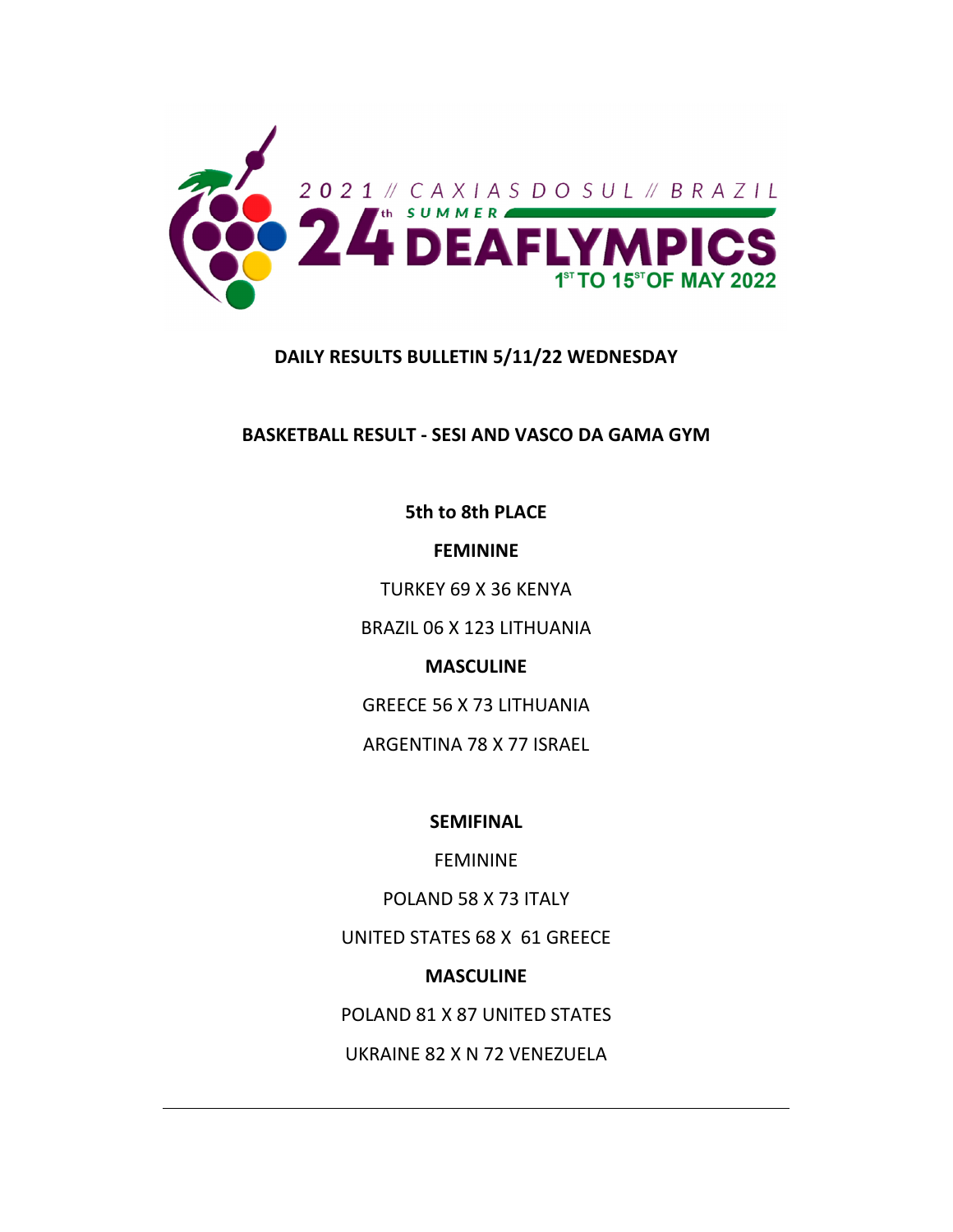### **BADMINTON – CIE AWARD GYM**

#### **SIMPLE FEMALE**

JERLIN JAYARATCHGAN (IND) 2 X 0 WEI YING BOON (MAS) KATRIN NEUDOLT (AUT) X MAI YAKABE WO JERLIN JAYARATCHAGAN (IND) 2 X 0 KATRIN NEUDOLT (AUT) WEI YING BOON (MAS) X MAI YAKABE WO

# **SINGLE MALE**

MYEONGSOO SEO (KOR) 2 X 0 ABHINAV SHARMA (IND) JISOO WOO (KOR) 2 X 0 IGNAS REZNIKAS (LIT) JISOO WOO (KOR) 2 X 1 MYEONGSOO SEO (KOR) ABHINAV SHARMA (IND) 2 X 0 IGNAS REZNIKAS (LIT)

### **FEMALE DOUBLE**

JUNG‐YU FAN/YAN‐RU SHEN (TPE) 2 X 0 SOFIIA CHERNOMOROVA/BOHDANA HUBANOVA(UKR)

WEI YING BOON/ZU TUNG FOO ((MAS) X AYAKA YAKABA /MAI YAKABE (JNP) WO

 WEI YING BOON/ZU TUNG FOO (MAS) 2 X1 JUNG‐YU FAN/YAN‐RU SHEN (TPE)

SOFIIA CHERNOMOROVA /BOHDANA HUBANOVA (UKR) X AYAKA YAKABE / MAI YAKABE(JNP)WO

#### **MALE DOUBLE**

MYEONGSOO SEO/JISSO WOO(KOR) 2 X 0 SIRIWAT MATTAYANUMAT/ITTIKON PUNYANGAM (TAI)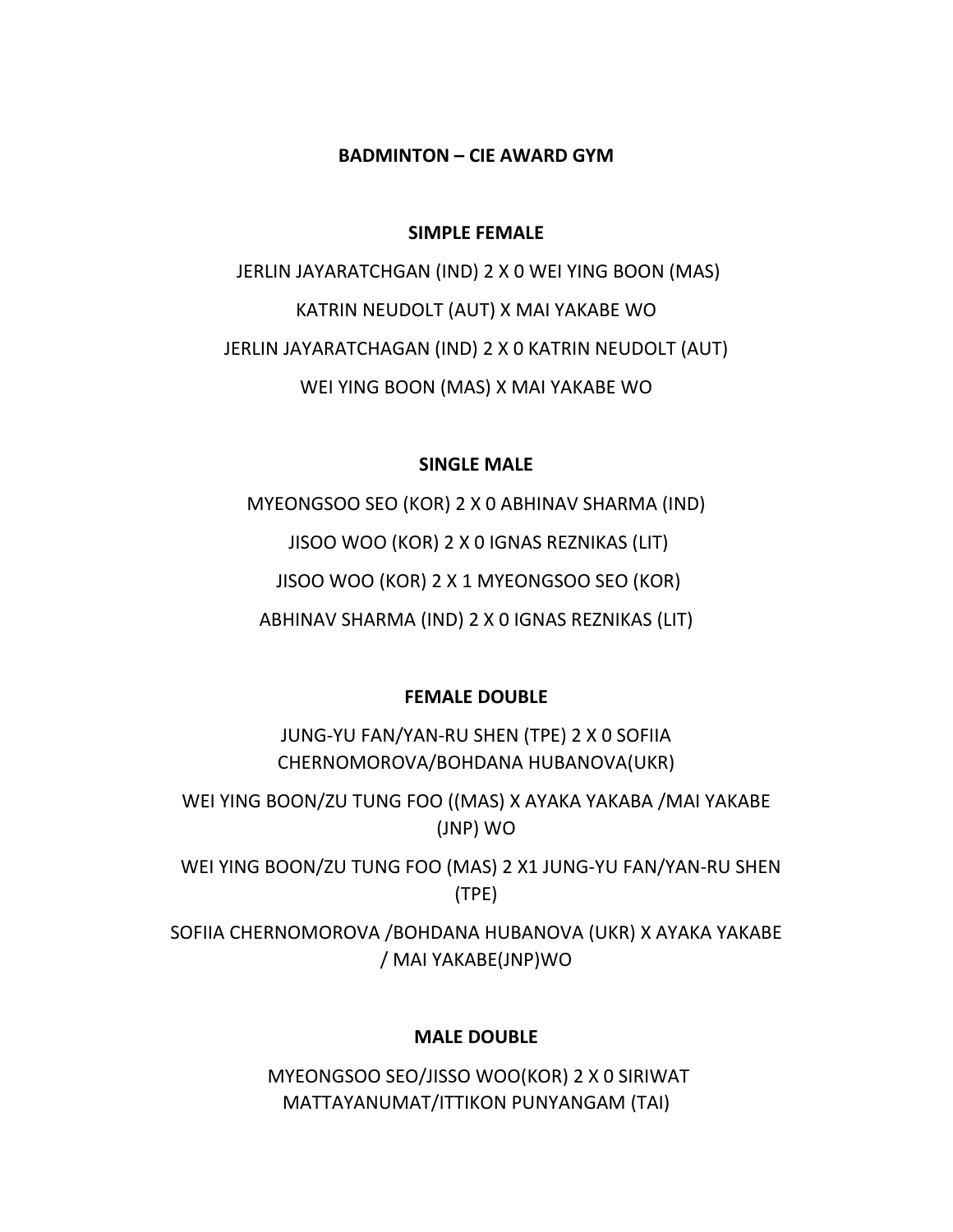KAZIMIERAS DAUSKURTAS/IGNAS REZNIKAS(LIT) X MASAAKI NUMAKURA/AYUMU OHTA(JNP)WO

MYEONGSOO SEO/JISOO WOO(KOR) 2 X 1 KAZIMIERAS DAUSKURTAS/IGNAS REZNIKAS (LIT)

SIRIWAT MATTAYANUMAT/ITTIKON PUNYANGAM (TAI) X MASAAKI NUMAKURA/AYUMU OHTA(JNP) W0

#### **MIXED DOUBLE**

 ABHINAV SHARMA/JERLIN JAYARATCHAGAN (IND) 2 X 0 CHUNG‐I CHEN/JUNG‐YU FAN (TPE)

EDMUNDDD SENG KEONG TEO/WEI YING BOON (MAS) 2 X 1 CHEN‐DING CHENG/YAN‐RU SHEN(TPE)

ABHNIAV SHARMA/JERLIN JAYARATCHAGAN (IND) 2 X 0 EDMUNDDD SENG KEONG TEO/WEI YING BOON (MAS)

CHUNG‐I CHEN/JUNG‐YU FAN (TPE) 2 X 0 CHEN‐DING CHENG/YAN‐RU SHEN(TPE)

#### **SINGLE MALE**

**GOLD** JISOO WOO (KOR)

**SILVER** MYEONGSOO SEO (KOR)

**BRONZE** ABHINAV SHARMA (IND)

**BRONZE** IGNAS REZNIKAS (LIT)

### **SIMPLE FEMALE**

**GOLD** JERLIN JAYARATCHAGAN (IND)

**SILVER** KATRIN NEUDOLT (AUT)

**BRONZE** WEI YING BOON (MAS)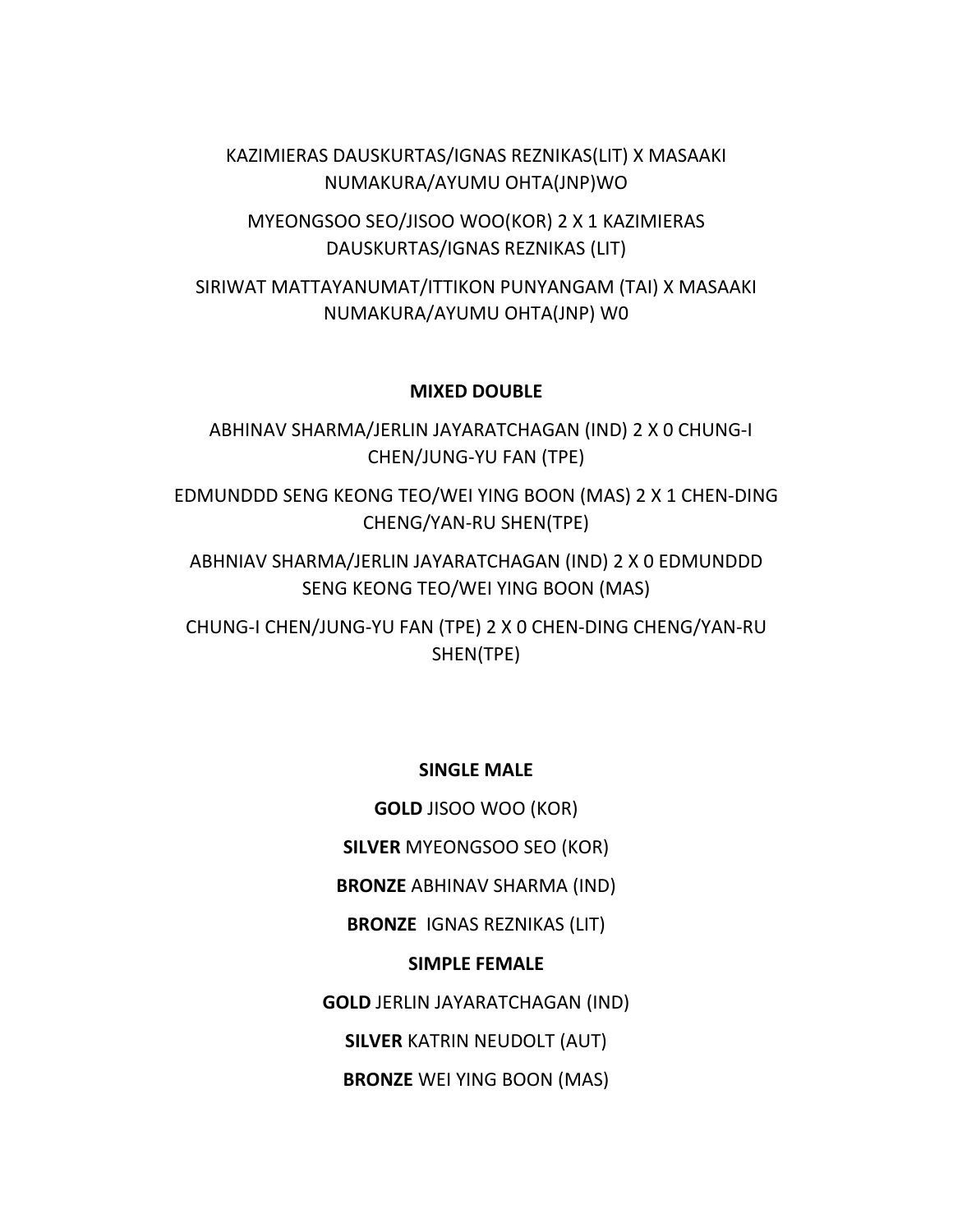**BRONZE** MAI YAKABE (JNP)

# **FEMALE DOUBLE**

**GOLD** WEI YING BOON / ZU TUNG FOO (MAS) **SILVER** JUNG‐YU FAN / YAN‐RU SHEN (TPE) **BRONZE** SOFIIA CHERNOMOROVA / BOHDANA HUBANOVA (UKR) **BRONZE** AYAKA YAKABE / MAI YAKABE (JNP)

#### **MALE DOUBLE**

**GOLD** MYEONGSOO SEO / JISOO WOO (KOR) **SILVER** KAZIMIERAS DAUSKURTAS / IGNAS REZNIKAS (LIT) **BRONZE** SRIWAT MATTAYANUMAT / ITTIKON PUNYANGAM (TAI) **BRONZE** MASAAKI NUMAKURA/ AYUMU OHTA (JNP)

#### **MIXED DOUBLE**

**OURO** ABHINAV/ JERLIN JAYARATCHAGAN (IND) **SILVER** EDMUND SENG KEONG TEO / WEI YING BOON (MAS) **BRONZE** CHUNH‐I CHEN / JUNG‐YU FAN (TPE) **BRONZE** CHEN‐DING CHENG / YAN‐RU SHEN (TPE)

‐‐‐‐‐‐‐‐‐‐‐‐‐‐‐‐‐‐‐‐‐‐‐‐‐‐‐‐‐‐‐‐‐‐‐‐‐‐‐‐‐‐‐‐‐‐‐‐‐‐‐‐‐‐‐‐‐‐‐‐‐‐‐‐‐‐‐‐‐‐‐‐‐‐‐‐‐‐‐‐‐‐‐‐‐‐‐‐‐‐‐‐‐‐‐‐‐‐‐

#### **WOMEN'S FOOTBALL CLASSIFICATION**

POLAND 0 X 2 UNITED STATES

**AWARD GOLF**

**MASCULINE**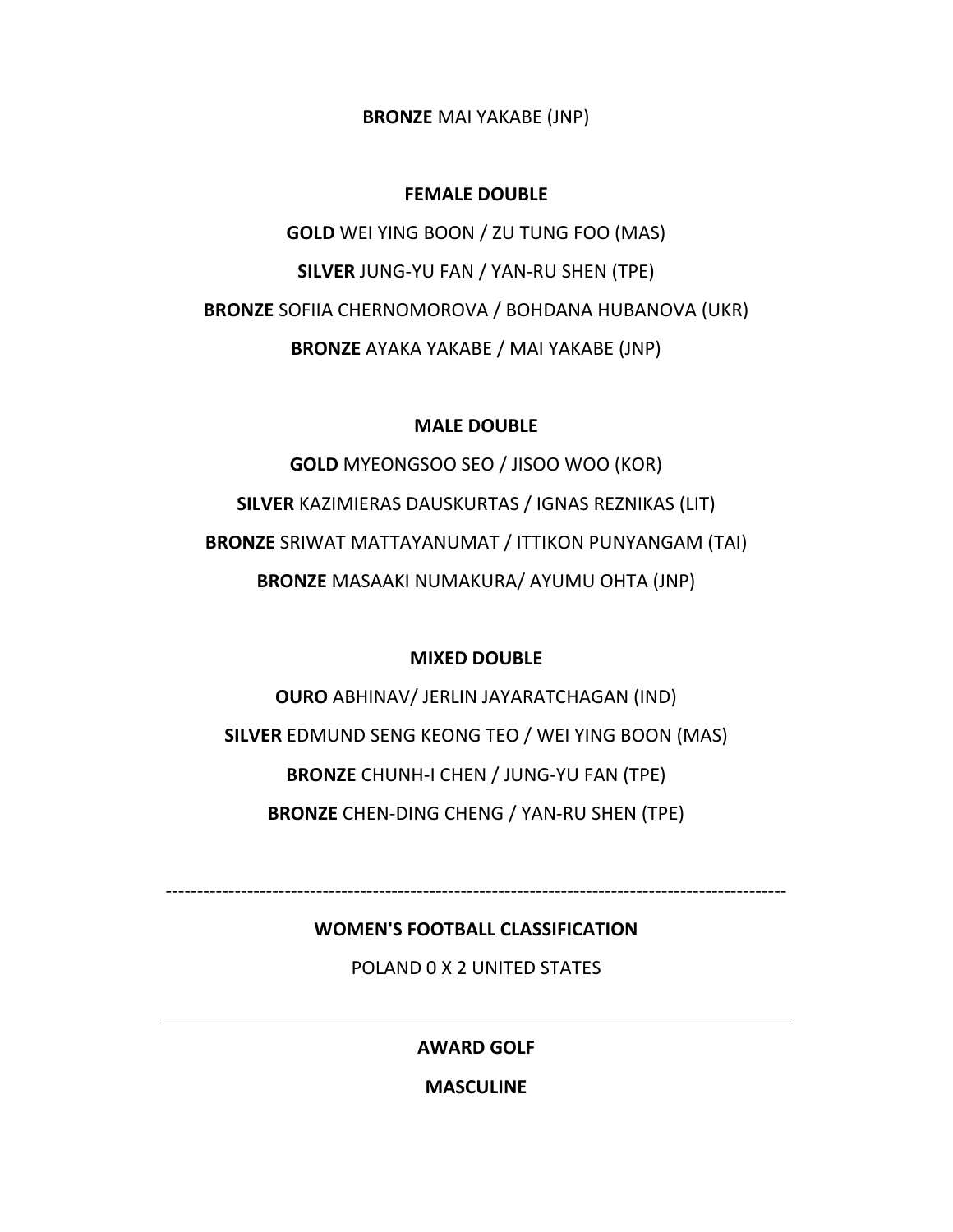**GOLD** JOHN, ALLEN (GER)

**SILVER** BOWIE, RUSSELL (CAN)

**BRONZE** MAKOKHA ISAAC OGOLLA (KEN)

#### **FEMININE**

**GOLD** DAGAR DIKSHA (IND)

**SILVER** JOHNSON ASHLYN GRACE (USA)

**BRONZE** BREJO MARGAUX (FRA)

### **MEN'S HANDBALL UCS CLASSIFICATORY**

KENYA 15 X 15 BRAZIL

GHANA X DENMARK

### **GRECO ROMAN WRESTLING AWARDS**

**SENIOR ‐ 55 Kg**

**GOLD** ABOLVAFAEI SEYEDSADEGH (IRI) **SILVER** DIMITROV PANAYOT STEFANOV (BUL) **BRONZE** ZHUMAKADYROV SMADIIAR (KGZ) **BRONZE** SARGSYANS SARGIS (ARM)

**SENIOR ‐60 Kg**

**GOLD** BAKHSHI MEHDI (IRI)

**SILVER** KIRAZ KURSAT (TUR)

**BRONZE** BUTENKO VITALII (UKR)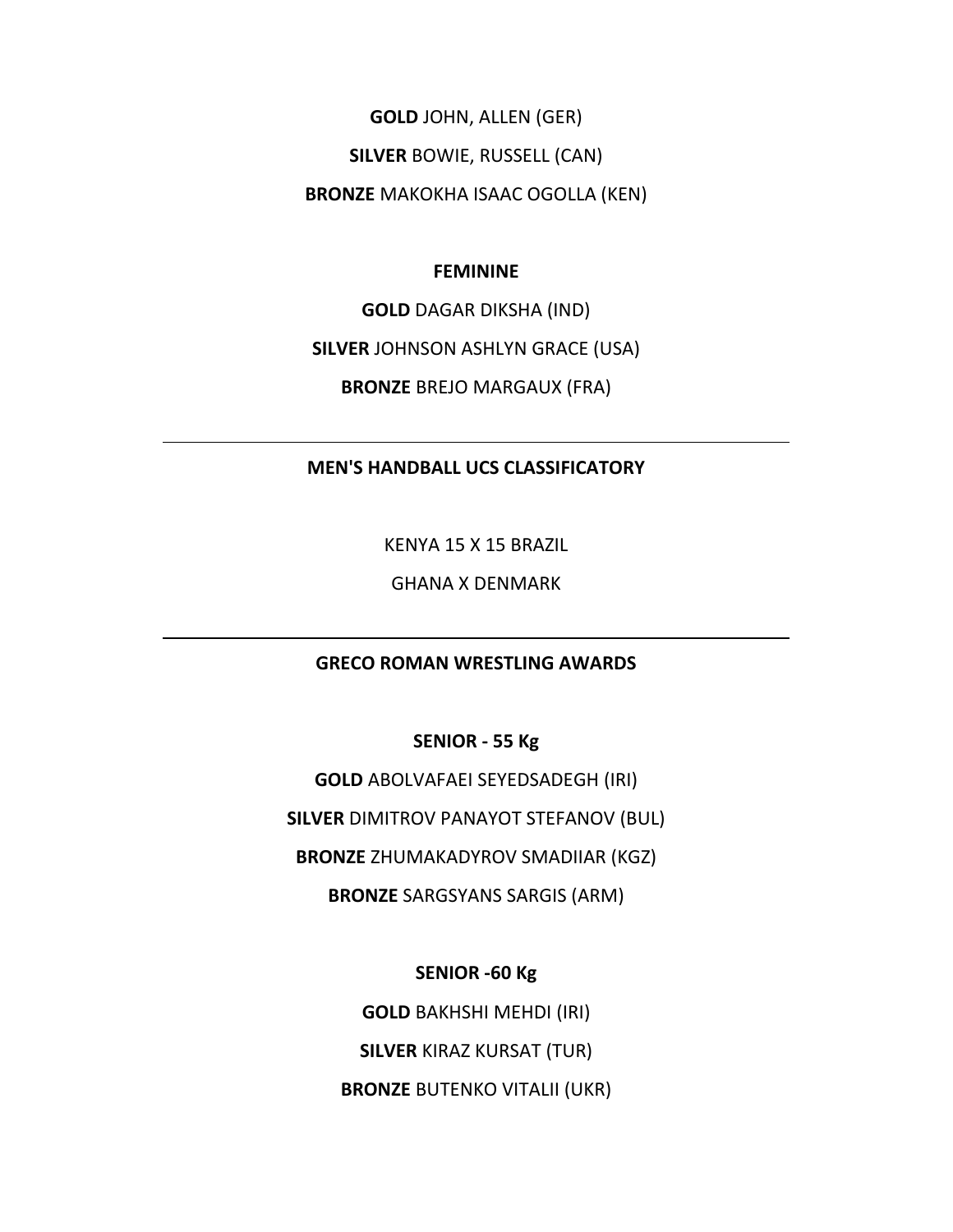#### **BRONZE** BALTASHEV ALDIYAR (KAZ)

#### **SENIOR ‐ 67 Kg**

**GOLD** YIGIT MEHMET ALI (TUR) **SILVER** KARIMIKEHI ALI (IRI) **BRONZE** GRIGORYAN ZHORA (ARM) **BRONZE** PASSOS HUGO MIGUEL DA SILVA (POR)

#### **SENIOR ‐ 77Kg**

**GOLD** SINKEVICIUS MANTAS KAZIMIERAS (LTU) **SILVER** AKDENIZ MUHAMMET (TUR) **BRONZE** ASSAN NURZHAN (KAZ) **BRONZE** IOSIFIDIS NIKOLAOS (GRE)

### **SENIOR ‐ 82 Kg**

**GOLD** IASHCHENKO ROMAN (UKR) **SILVER** AKSU BAYRAM (TUR)

**BRONZE** MAHAKI SHIRZAD (IRI)

### **SENIOR ‐ 87 Kg**

**GOLD** RABIEZADEHHAFSHAJANI ABOUZAR (IRI) **SILVER** KACUR AHMET CARRIER (TUR) **BRONZE** NIKOGHOSYAN NAREK HAMLET (ARM) **BRONZE** JOHNSON ASHTEN GENE (USA) **SENIOR ‐ 97 Kg**

**GOLD** SABERI AKBAR (IRI)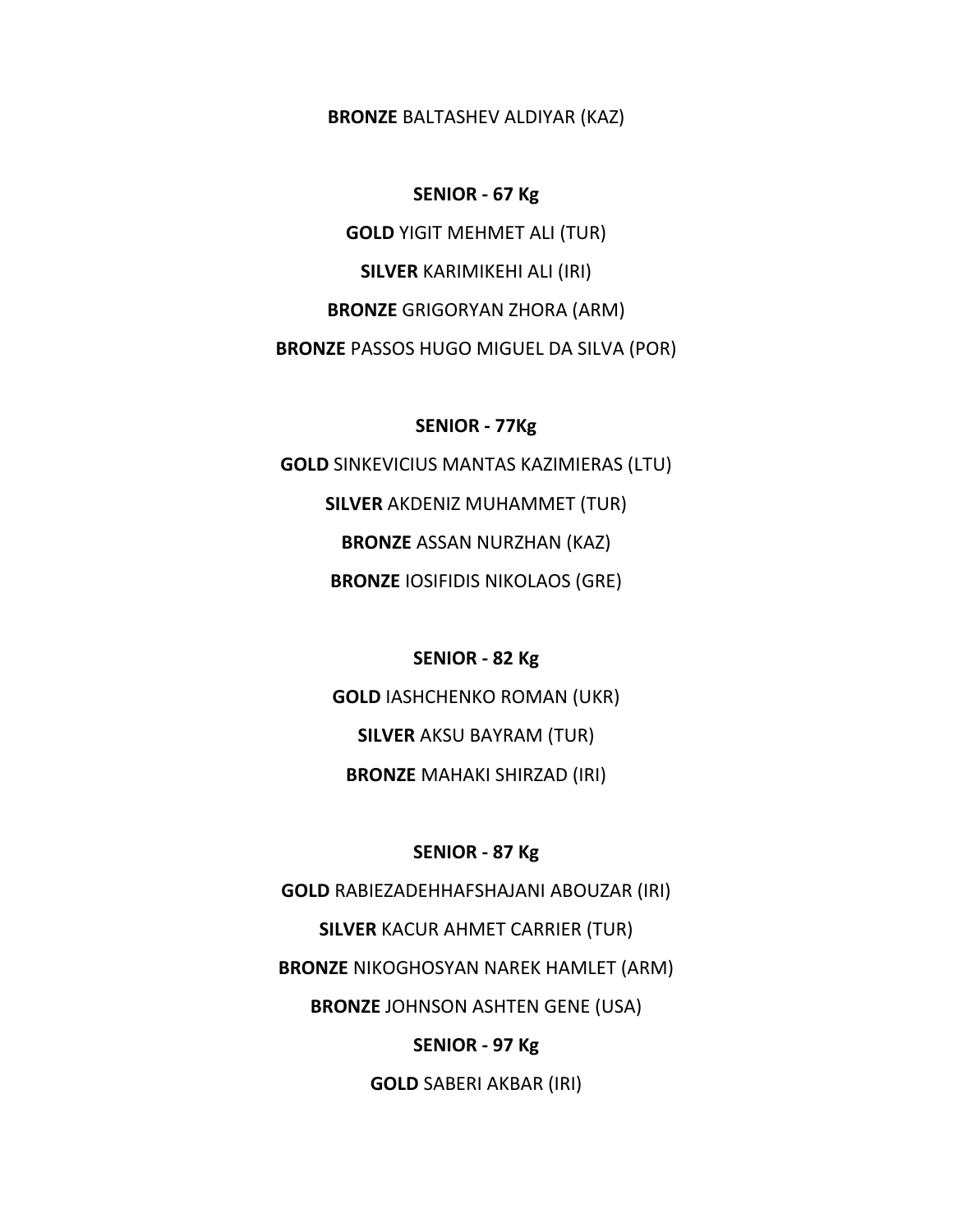**SILVER** TAZHIYEV ASSYLZHAN (KAZ)

**BRONZE** MCKENSTRY AMAREE DERON (USA)

**BRONZE** KOSOV ANDRII (UKR)

### **SENIOR ‐ 130 Kg**

**GOLD** SHONKU KHAIRATKHAAN (KAZ) **SILVER** UYSAL MEHMET (TUR) **BRONZE** MARKOV MILIAS ALEXANDROVICH (KGZ) **BRONZE** PAPADATOS ALEXANDROS (GRE)

‐‐‐‐‐‐‐‐‐‐‐‐‐‐‐‐‐‐‐‐‐‐‐‐‐‐‐‐‐‐‐‐‐‐‐‐‐‐‐‐‐‐‐‐‐‐‐‐‐‐‐‐‐‐‐‐‐‐‐‐‐‐‐‐‐‐‐‐‐‐‐‐‐‐‐‐‐‐‐‐‐‐‐‐‐‐‐‐‐‐‐‐‐‐‐‐‐‐‐

# **TENNIS – CLUBE RECREIO DA YOUTH SEMIFINALS AND CONSOLATION GAMES**

### **SIMPLE FEMALE**

HEIKE ALBRECHT‐SCHROEDER (GER) 2 X 0 CHIU‐MEI HO CHIA‐WEN LIN (TPE) 2 X 1 ROTEM ASHKENAZY (ISR) CRISTINA ABRAMI (ITA) 9 X 0 OLGA MELGAREJO (URG) GIULIA BASSANI (ITA) 9X 7 KATERINA BLASCIKOVA (CZE)

# **SINGLE MALE**

GABOR MATHE (HUN) 2 X 0 PRITHVI SEKHAR (IND) JAROSLAV SMEDEK (CZE) 2 X 0MARINO KELG (SLO) CEDRIC KAUFMANN (GER) 9 X 3 CHRISTOPHER EVAN DANIELS (MAS NICOLAS SERGE LANFRANCHI (FRA) 9 X 5 MATEO JESUS GOBBI (ARG)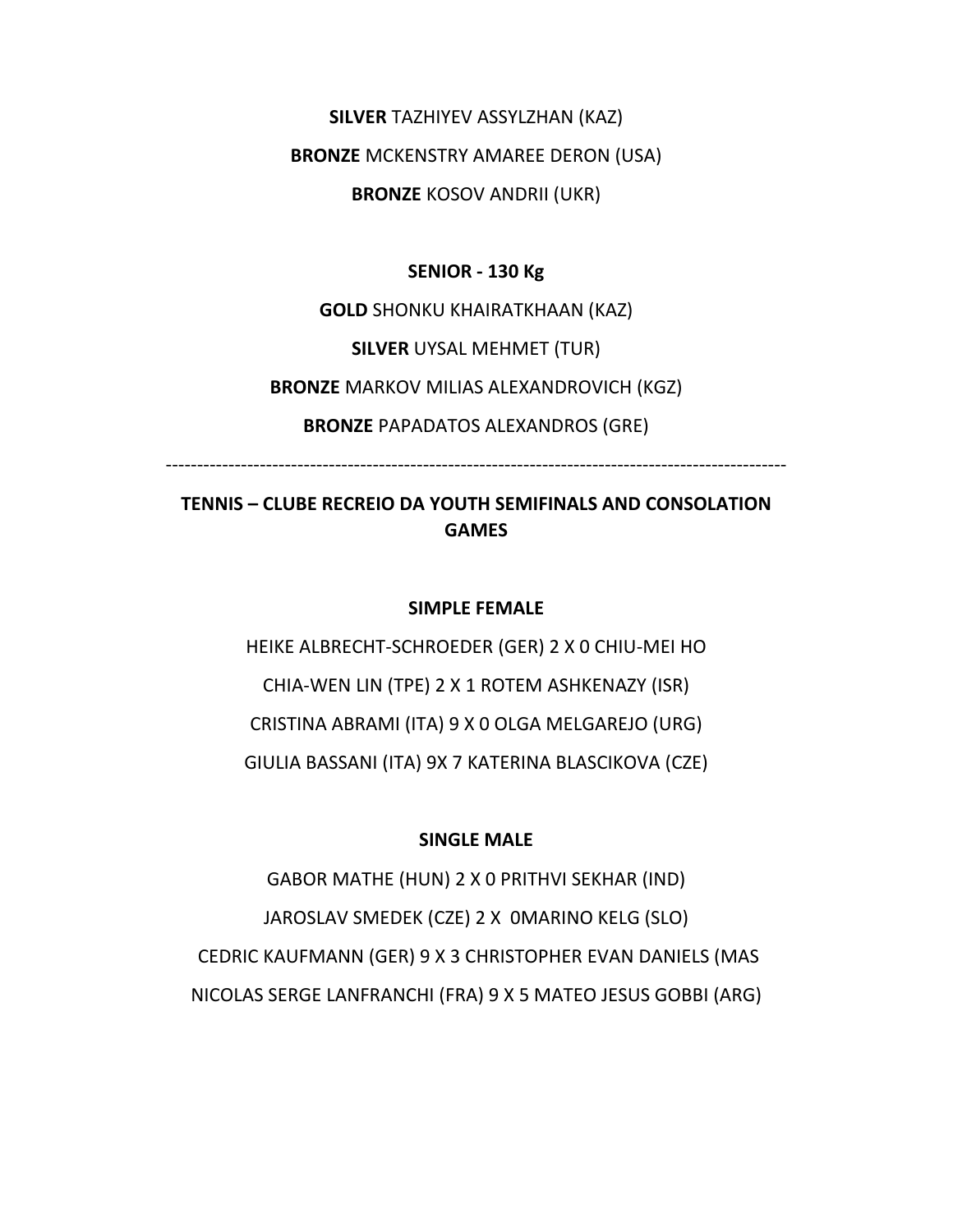#### **MIXED DOUBLE**

KATERINA BLASCIKOVA/JAROSLAV SMEDEK (CZE) 2 X 1 JAFREEN SHAIK/PRITHVI SEKHAR (IND)

CHIA‐WEN LIN/CHUN‐WEI WANG (TPE) 2 X 0 BHAVANI KEDIA/DHANANJAY DUBEY (IND)

**TABLE TENNIS FARROUPILHA GYM CENTENÁRIO AWARD**

### **SINGLE MALE**

**GOLD** JURKOVA, EVA (SVK) **SILVER** ZAVINOVSKA, KARYNA (UKR) **BRONZE** BUDNIK, ROKSOLANA (UKR) **BRONZE** MO, YUNSOL (KOR)

#### **SIMPLE FEMALE**

**GOLD** KEINATH, THOMAS (SVK) **SILVER** LEE, CHANGJOON (KOR) **BRONZE** WANG, YI‐HSIANG (TPE) **BRONZE** KRÄMER, CHRISTOPHER (AUT)

**‐‐‐‐‐‐‐‐‐‐‐‐‐‐‐‐‐‐‐‐‐‐‐‐‐‐‐‐‐‐‐‐‐‐‐‐‐‐‐‐‐‐‐‐‐‐‐‐‐‐‐‐‐‐‐‐‐‐‐‐‐‐‐‐‐‐‐‐‐‐‐‐‐‐‐‐‐‐‐‐‐‐‐‐‐‐‐‐‐‐‐‐‐‐‐‐‐‐‐** 

**SHOOTING EVENTS ‐ HUNTING AND SHOOTING ANA RECH AWARDS**

**CARBINE 50 METERS 3 POSITIONS MALE**

**GOLD** MUELLER COLIN DANIEL (GER)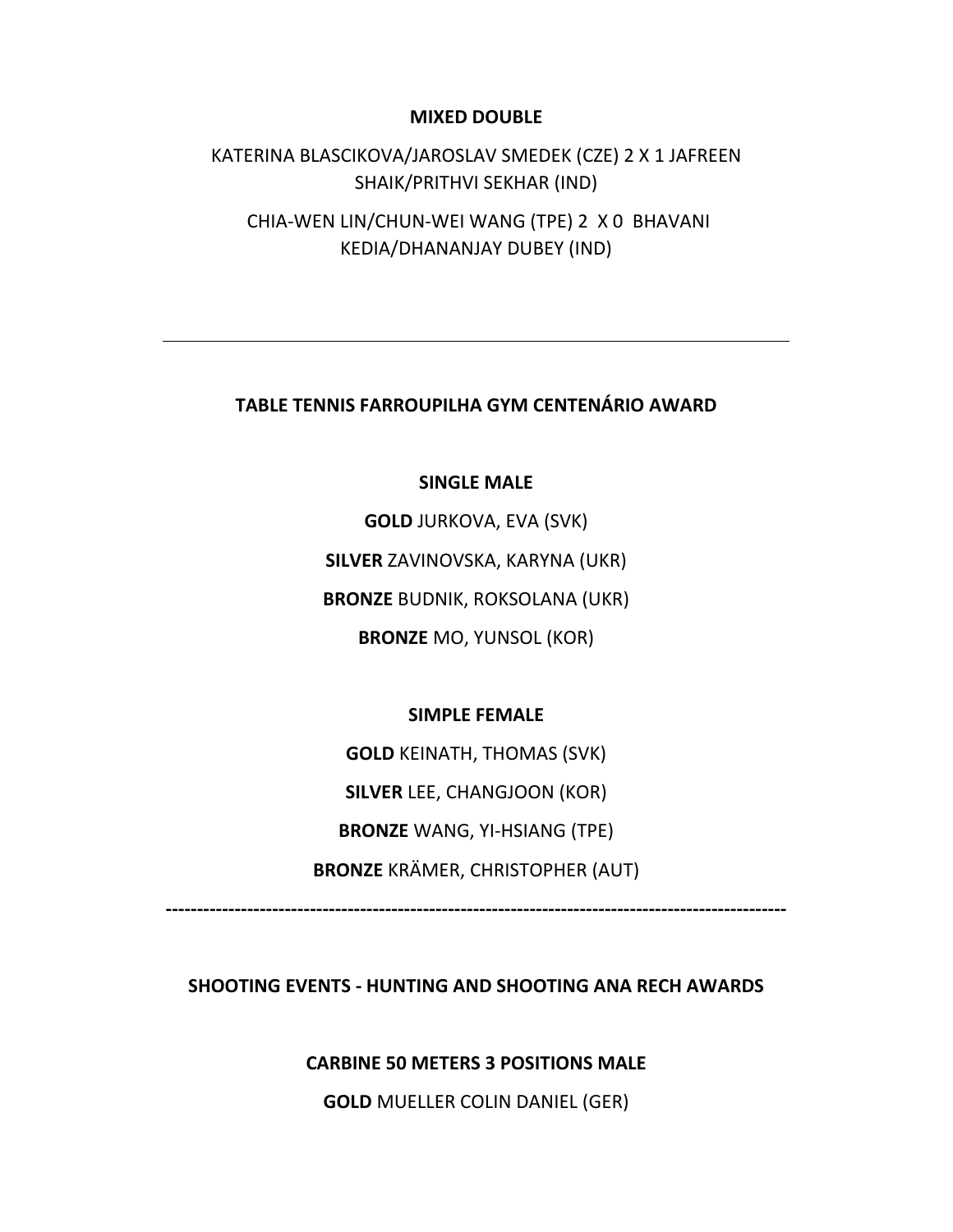# **SILVER** HESS ERIK (GER)

**BRONZE** KOSTYK OLEKSANDR (UKR)

#### **VOLLEYBALL – MARCOPOLO GYM**

### **5th to 8th PLACE**

#### **FEMININE**

POLAND 3 X 0 BRAZIL

UNITED STATES 3 X 0 MEXICO

#### **MASCULINE**

WO JAPAN 0 X 3 BRAZIL

POLAND 3 X 0 MEXICO

# **FEMALE SEMIFINALS**

UKRAINE 1 X 3 ITALY

WO JAPAN 0 X 3 TURKEY

#### **MALE SEMIFINALS**

ITALY 0 X 3 TURKEY

FRANCE 0 X 3 UKRAINE